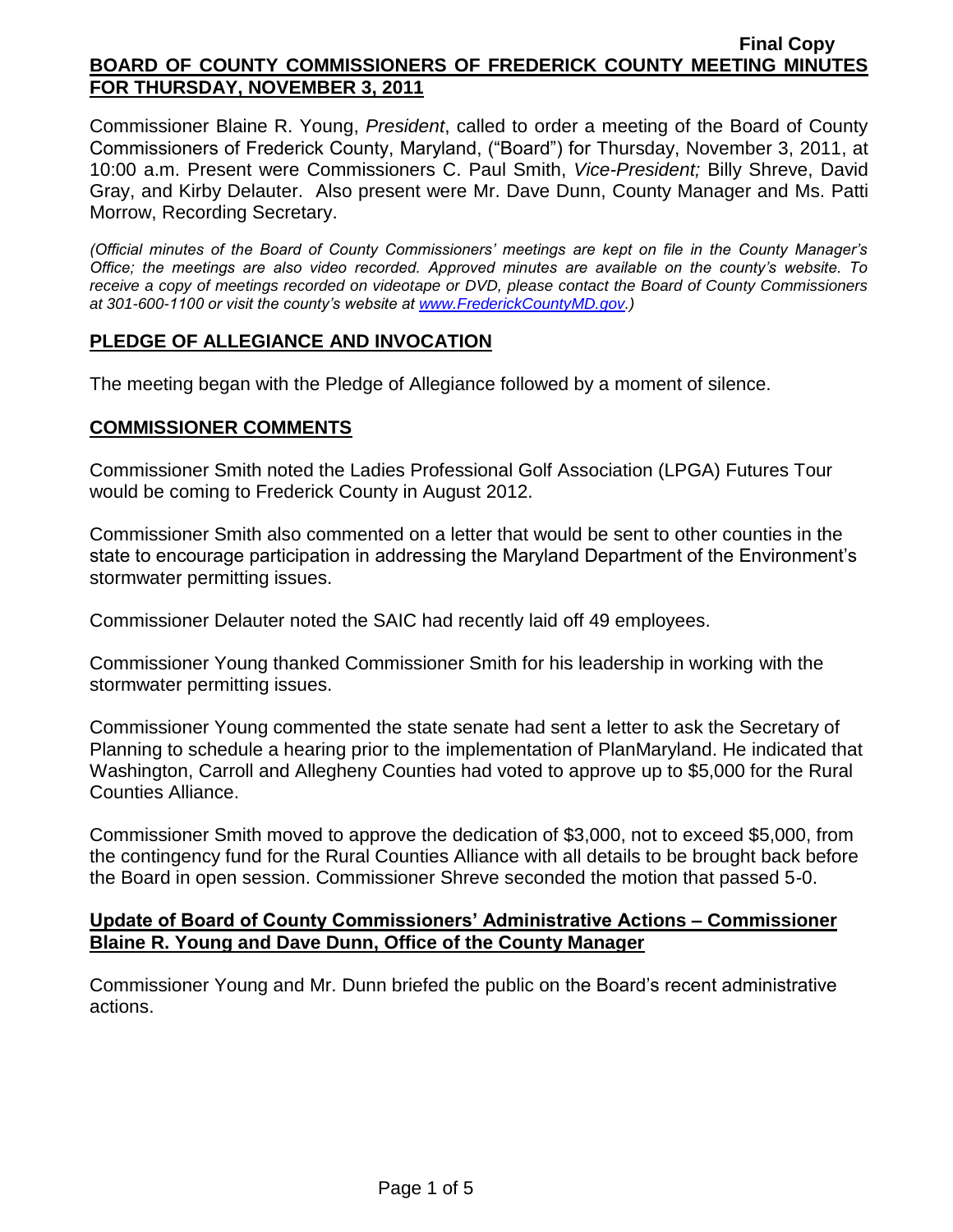## **CONSENT AGENDA**

The following item was presented on the consent agenda:

### BID AWARD

• Purchasing Memo #12-072 – RFP #12-08, Medical Director for Citizens Care and Rehabilitation Center / Montevue Assisted Living Award to: Robert L. Kaufman, M.D. Award amount: \$33,600.00

Commissioner Gray moved to approve the consent agenda as presented. Commissioner Smith seconded the motion that passed 5-0.

### **WORKSESSION**

#### **Veterans Day Proclamation**

The Board proclaimed November 11 as Veterans Day in Frederick County.

### **Appointments/Reappointments to Boards/Commissions/Committees – Joyce Grossnickle, Office of the County Manager**

#### Business Development Advisory Board

There were no public comments.

Commissioner Smith moved to appoint Ms. Marcie Carnahan and Mr. Doug MacMaster to serve as the business representatives and fill unexpired terms to expire June 30, 2014; and to appoint Mr. Joe Lebherz to serve as the education representative and fill an unexpired term to expire June 30, 2012. Commissioner Gray seconded the motion that passed 5-0.

#### Commission on Aging

There were no public comments.

Commissioner Smith moved to appoint Mr. Dan Yeeles to fill an unexpired term to expire June 30, 2014. Commissioner Gray seconded the motion that passed 5-0.

#### Human Relations Commission

There were no public comments.

Commissioner Smith moved to appoint Reverend Dr. G. Kay Myers to fill an unexpired term to expire June 30, 2012. Commissioner Delauter seconded the motion that passed 5-0.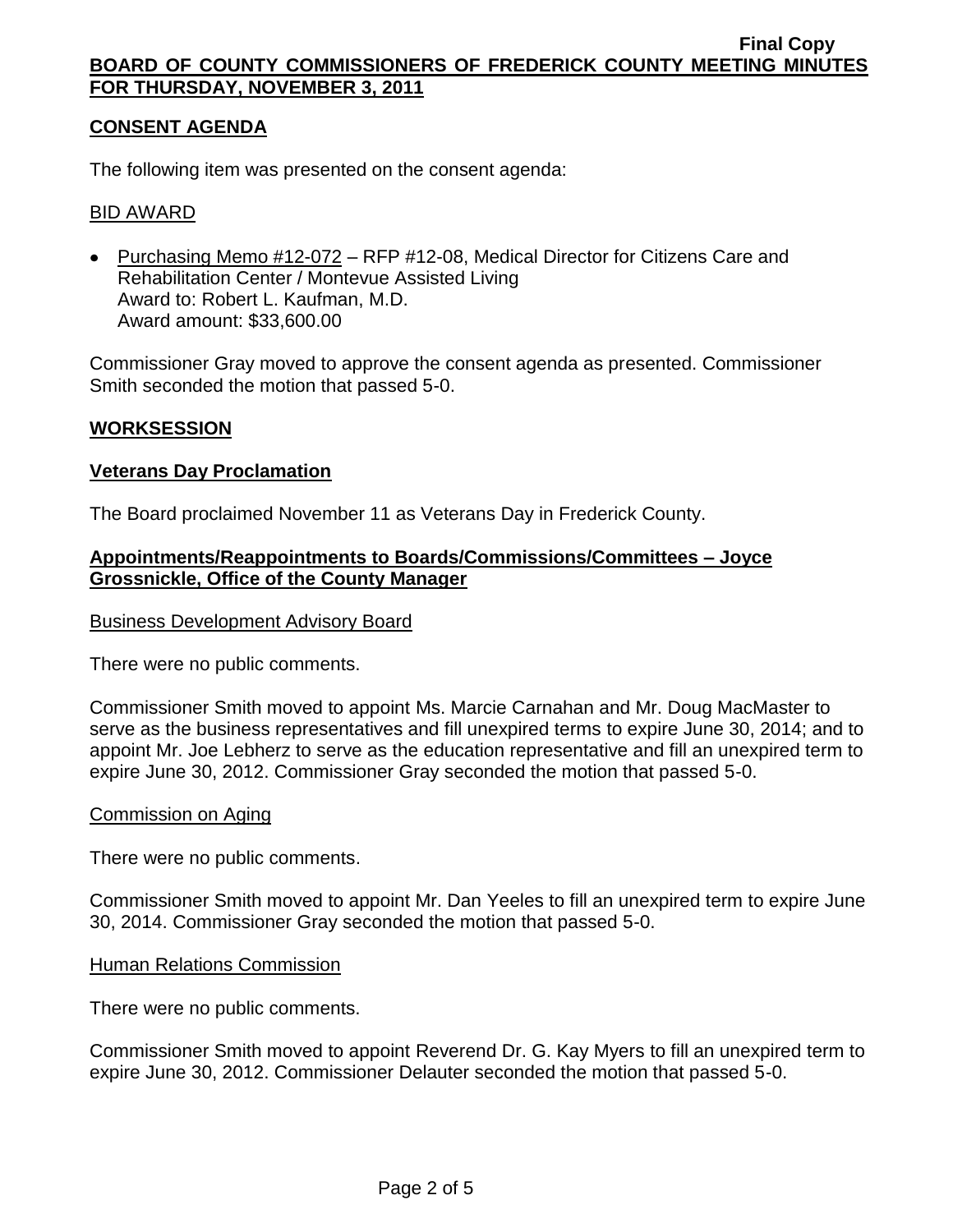### Social Services Board

There were no public comments.

Commissioner Smith moved to appoint Ms. D'Yana James to fill an unexpired term to expire June 30, 2012. Commissioner Gray seconded the motion that passed 5-0.

#### Solid Waste Advisory Committee

There were no public comments.

Commissioner Shreve moved to reappoint Mr. Peter Blood to continue to serve as the at-large representative and serve a term to expire June 30, 2014; and to appoint Ms. Dawn Adams to serve as the environmental group representative and fill an unexpired term to expire June 30, 2014. Commissioner Delauter seconded the motion that passed 5-0.

Commissioner Gray moved to reappoint Mr. James Racheff to serve as the business/industrial representative and serve a term to expire June 30, 2014. Commissioner Smith seconded the motion that failed 1-3-1 with Commissioners Young, Shreve and Delauter opposed and Commissioner Smith abstained.

#### Substance Abuse Council

There were no public comments.

Commissioner Smith moved to appoint Ms. Lori Schroyer - Wells to fill an unexpired term to expire June 30, 2015. Commissioner Delauter seconded the motion that passed 5-0.

#### Sustainability Commission

Ms. Shannon Moore, Community Development Division, commented on the appointment.

There were no public comments.

Commissioner Shreve moved to appoint Mr. Bob Black to fill an unexpired term to expire June 30, 2013, and to correspond with Mr. Christian May regarding consideration for the next round of appointments to the Sustainability Commission. Commissioner Delauter seconded the motion that passed 5-0.

#### Transportation Services Advisory Council

There were no public comments.

Commissioner Smith moved to appoint Mr. Neil Essmyer to serve as an at-large representative filling an unexpired term to expire June 30, 2012. Commissioner Shreve seconded the motion that passed 5-0.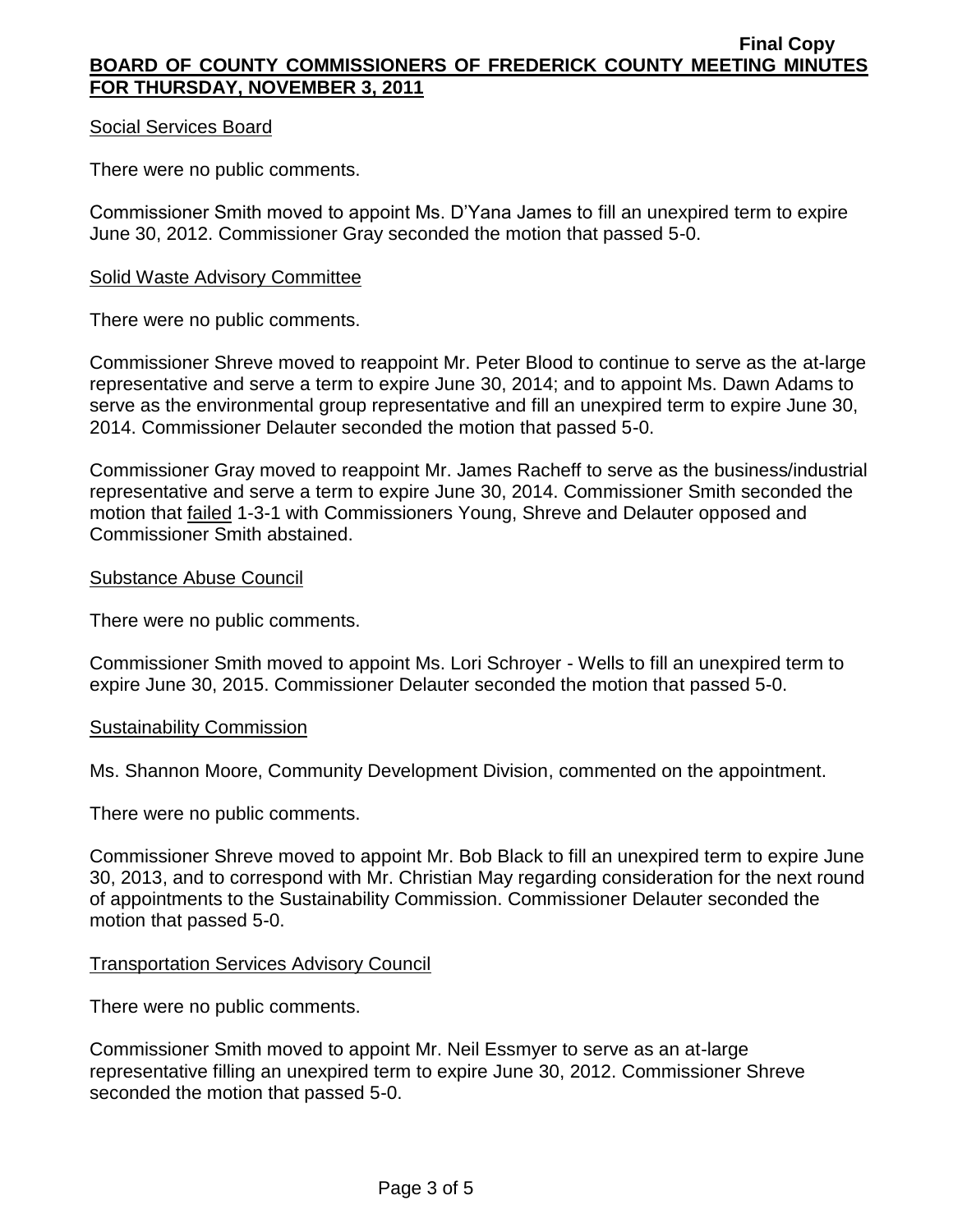## **Business Updates – Laurie Boyer, Community Development Division**

Ms. Boyer updated the Board on various businesses in the county.

No action was taken as this item was informational.

## **Agricultural Preservation Installment Purchase Program Agreement – Page Properties – Anne Bradley, Community Development Division**

Ms. Bradley and Mr. Jim Cumbie, Esquire, Venable LLP (county bond counsel) presented the easements.

There was no public comment.

Commissioner Gray moved to approve Resolution #11-18, the Installment Purchase Agreement and the Deed of Easement for 25.0889 acres owned by Edward L. Page, Frances Ann Page and Ernest Scott Page and Resolution #11-19, the Installment Purchase Agreement and the Deed of Easement for 325.46065 acres owned by Edward L. and Francis Ann Page. Commissioner Smith seconded the motion that passed 4-1 with Commissioner Shreve opposed.

(A copy of the approved/adopted resolutions can be obtained in the County Manager's Office or from the county's website, [www.FrederickCountyMD.gov.](http://www.frederickcountymd.gov/))

## **Discussion of the Tax Payment Receipt Date – Lori Depies, Finance Division**

Ms. Depies presented the request to change the tax payment receipt date policy.

Commissioner Smith moved to accept the postmark date as the payment date for payments of those taxes and fees billed on the Property Taxes and Fees Bill and received via the U.S. Postal Service beginning July 1, 2012. Commissioner Gray seconded the motion that passed 5-0.

# **Frederick County Landfill Fence Project, Contract No. SW0735 – Rod Winebrenner and Sharon Thisted, Utilities and Solid Waste Management Division**

Mr. Winebrenner, Ms. Thisted, Mr. Kevin Demosky and Mr. Phil Harris, Utilities and Solid Waste Management Division, commented on the landfill fence project. Along with Alternative A and B an Alternative C was presented to the Board.

Commissioner Shreve moved to shelve the design and not proceed forward. Commissioner Delauter seconded the motion that passed 5-0.